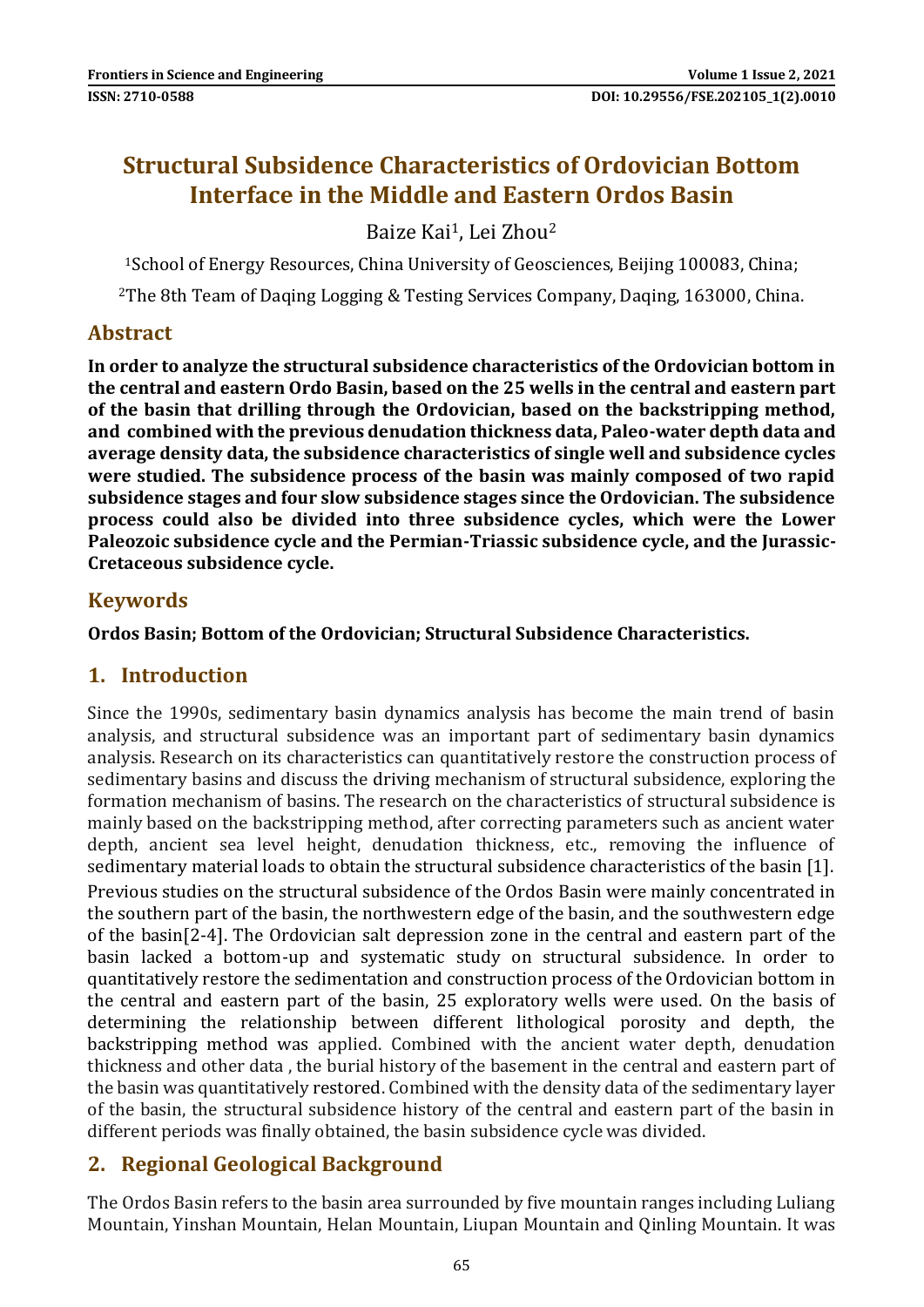a typical multi-cycle superimposed basin which was developed on the North China Craton [5]. The basin can be divided into six first-level structural units, which are the Yimeng Uplift, Weibei Uplift, West Margin Thrust Belt, Tianhuan Depression, Yishan Slope, and Western Shanxi flexural fold belt (Fig. 1a).

It could be seen from the superficial geological map of the study area and the comprehensive column chart of the stratigraphy that the sedimentary caprocks in the study area were mainly the Lower Paleozoic, Upper Paleozoic and Mesozoic Cenozoic, among which Silurian, Devonian, Lower Carboniferous Some stratums were missing sediments in the ancient and Mesozoic (Fig. 1c). At the same time, affected by the regional uplift of the Late Cretaceous, from west to east, the Cretaceous to Ordovician strata emerge from the new to the old one (Fig. 1b).

There were four unconformities in the study area: the unconformity contact between Lower Paleozoic and Upper Paleozoic, the unconformity contact between Middle Jurassic and lower middle Triassic, the unconformity contact between Jurassic and Cretaceous, and the unconformity contact between Cretaceous and overlying strata(Fig. 1c).



Figure 1. The regional geological background, superficial geological map and comprehensive stratigraphic histogram of study area

## **3. Main Method**

Basin subsidence is mainly composed of two parts: structural subsidence and non-structural subsidence. Non-structural subsidence mainly refers to the subsidence caused by the sedimentary material load and the relative change of the global sea level. The research on subsidence characteristics is mainly based on the stratum stripping method. Based on the invariant model of rock skeleton thickness, under the premise of determining the relationship between the porosity of various lithologies and the depth, and combining the ancient water depth and the erosion thickness correction, the basement subsidence characteristics of the basin were extracted. Then removing the influence caused by the sedimentary material load , the structural subsidence curve was finally obtained. In the actual research process, the research accuracy of structural subsidence was controlled by various lithological porosity changes with depth, ancient water depth, erosion thickness, average density and other parameters. In order to restore the history of structural subsidence in the study area , all the parameters were discussed separately.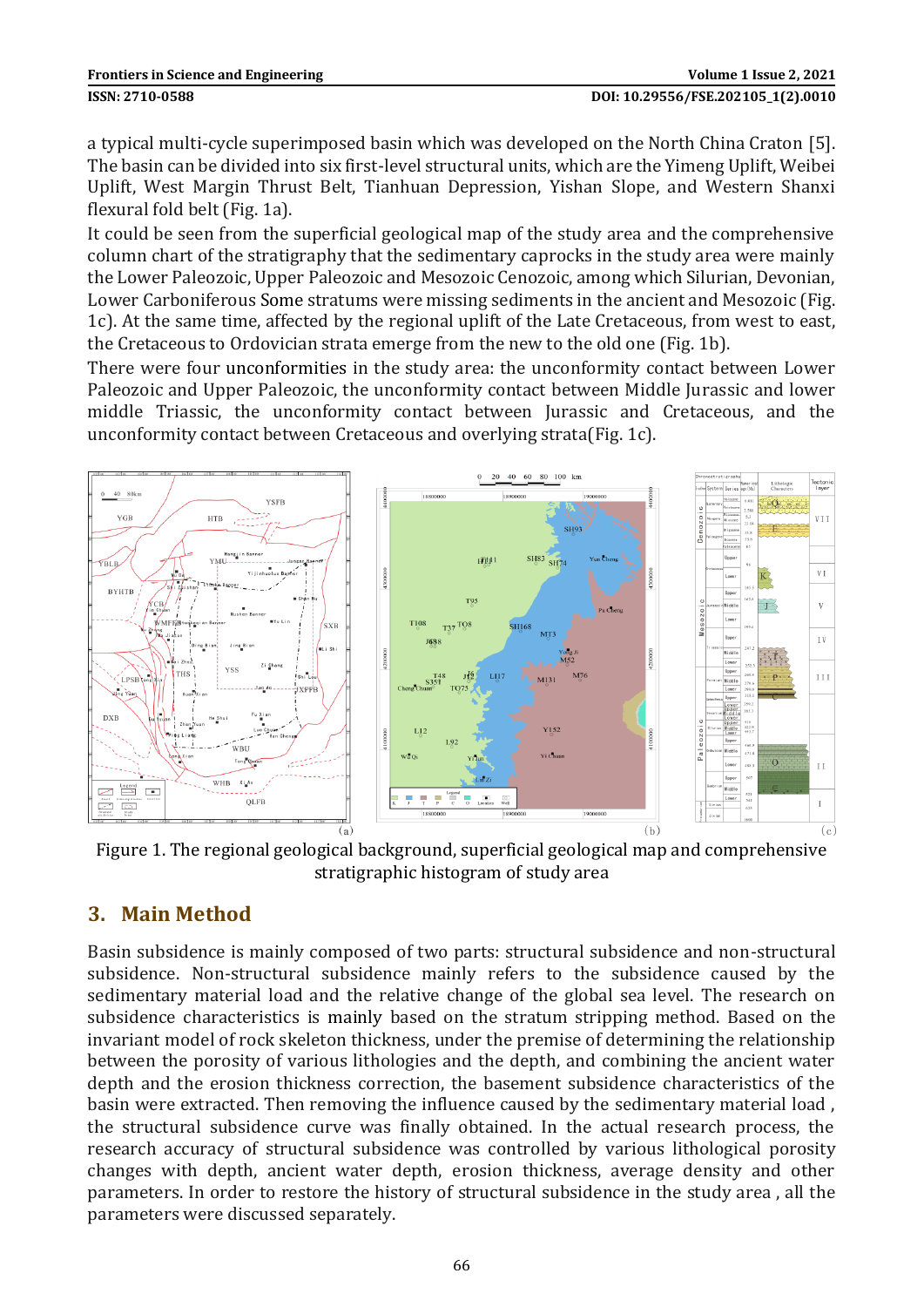### **3.1. The relationship between porosity and depth**

Based on the measured porosity curve, the relationships between the actual porosity and the sonic time difference curve of various lithologies were established. Then the corresponding porosity curve was obtained from the sonic time difference curve. Based on the porosity data, the initial porosity data and compaction coefficient data of different lithologies could be solved (Fig. 2). It is finally determined that the initial porosity of sandstone is 39.358%, and the compaction coefficient is 0.532. The initial porosity of mudstone is 37.697%, and the compaction coefficient is 0.534. The compaction parameters of limestone and dolomite are empirical parameters. Initial porosity of limestone is 36.94% and the compaction coefficient is 0.672. Initial porosity of dolomite is 42% and the compaction coefficient is 0.59.



Figure 2. Relation curve between porosity and depth of sandstone and mudstone of Study Area

#### **3.2. Ancient water depth**

Paleo-water depth is one of the important factors that affect the accuracy of structural subsidence research. The sedimentary facies was used to limit the water depth this time. From the Cambrian to the Ordovician, marine carbonate rocks were mainly developed, and the depth of paleo-water was 30-50m. The Carboniferous to Permian were marine-terrestrial transitional facies, and the depth of paleo-water bodies was 25-30m. The Mesozoic and Cenozoic were terrigenous clastic deposits, and the depth of paleo-water bodies was 0-25m.

#### **3.3. Erosion thickness**

The recovery methods of denudation thickness mainly include geological comparison method, geothermal index method, logging technique method, deposition rate method and other methods [6]. In the study area, the basin-wide large-scale erosion since the end of the Early Cretaceous should applie the combination of mudstone acoustic time difference extrapolation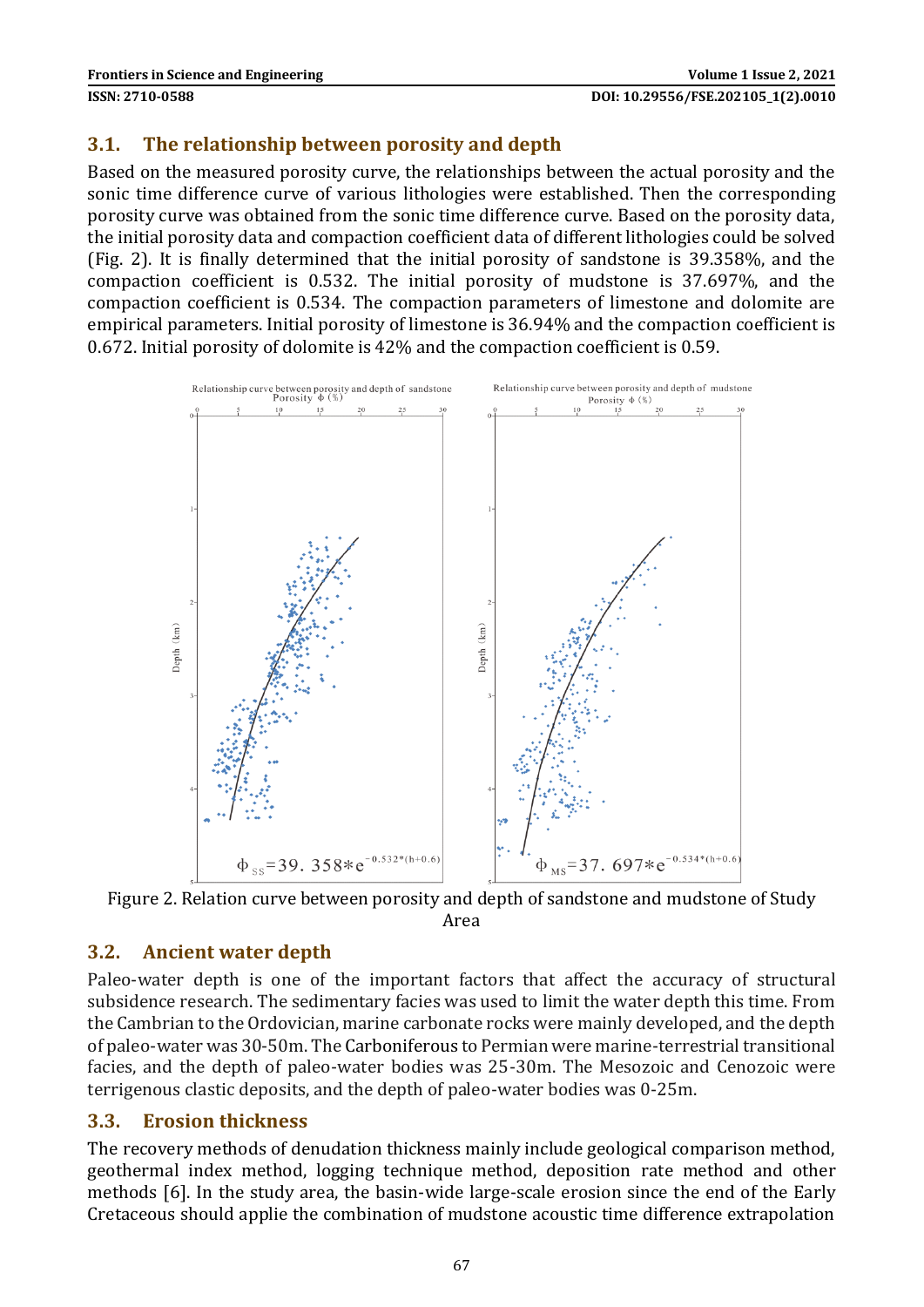and mudstone vitrinite reflectance method to restore the erosion thickness. Periodic denudation during the Yan'an period and the Middle Jurassic period should be restored by geological analysis and comparison method and denudation thickness. Chen Ruiyin's research results was used to control this parameter [7].

#### **3.4. Average density and age of top and bottom interface**

Based on the rock skeleton density of different lithologies, combined with the previously calculated porosity vs. depth curve, the average density of each formations were calculated. The age of the top and bottom of the strata mainly adopts the corresponding parameters in the International Year of Stratigraphy (2020).

### **4. Result**

## **4.1. Typical single well structural subsidence characteristics**

After all the parameters were confirmed, the subsidence inversion study of the structural subsidence history could be carried out. In this study, the LI 17 well in the central part of the study area was taken as an example to analyze the structural subsidence characteristics of a single well. Well Li 17 is located 100km east of Chengchuan. According to the superficial geological map, after the Paleogene, Neogene and Quaternary strata were removed, the Jurassic strata was mainly exposed in this area. Judging from the structural subsidence curve, LI 17 has mainly experienced 5 subsidences and 4 uplifts since the Middle Ordovician. The study area during the Middle Ordovician Majiagou period belonged to slow subsidence, with a structural subsidence rate of 7 m/Ma. Later, it was affected by the Caledonian movement and lacked the sediment from the Upper Ordovician to the Lower Carboniferous. The study area during the Permian was in a period of slow subsidence, but the structural subsidence was a tendency of gradual acceleration, from 1 m/Ma in the early stage of subsidence to 5 m/Ma during the early Late Permian. Late Permian period and the early Triassic Liujiagou period were the accelerated subsidence period, and the structural subsidence rate was 22-37 m/Ma. The study area during Middle-Late Triassic was in a period of slow subsidence, with a structural subsidence rate of 10.1 m/Ma. During the Jurassic , only the Anding Formation and Zhiluo Formation were deposited, and the structural subsidence rate was 5 m/Ma. The Early Cretaceous was a period of slow subsidence, with a structural subsidence rate of 7 m/Ma (Fig. 3).

#### **4.2. Subsidence stage division**

Through calculation of the corresponding subsidence t inversion parameters, the structural subsidence curve of the Ordovician bottom of 25 wells could be simulated. Based on the structural subsidence curve, the entire settlement process in the study area is divided into three subsidence cycles.

Cambrian-Ordovician subsidence cycle: Due to the limited depth of exploratory wells in the study area, from the perspective of the structural subsidence curve, this cycle was dominated by slow Ordovician subsidence. This cycle included two subsidence phases, a period of subsidence and the period of lack of sedimentation. The rate of structural subsidence in the Majiagou period was 3-12 m/Ma, and there were no deposits from the Late Ordovician to the Early Carboniferous.

Permian-Triassic subsidence cycle: This cycle consisted of two slow subsidence periods and one rapid subsidence period. The subsidence rate of the Permian period was relatively slow during the subsidence period. The structural subsidence rate in the Early Permian was 1-2 m/Ma, then gradually accelerated to 4-6 m/Ma in the Middle Permian. The study area from the Late Permian to the Early Triassic was in a period of rapid subsidence, with a peak structural subsidence of 48 m/Ma. The Middle-Late Triassic was a period of slow subsidence, with a structural subsidence rate of 5-10 m / Ma.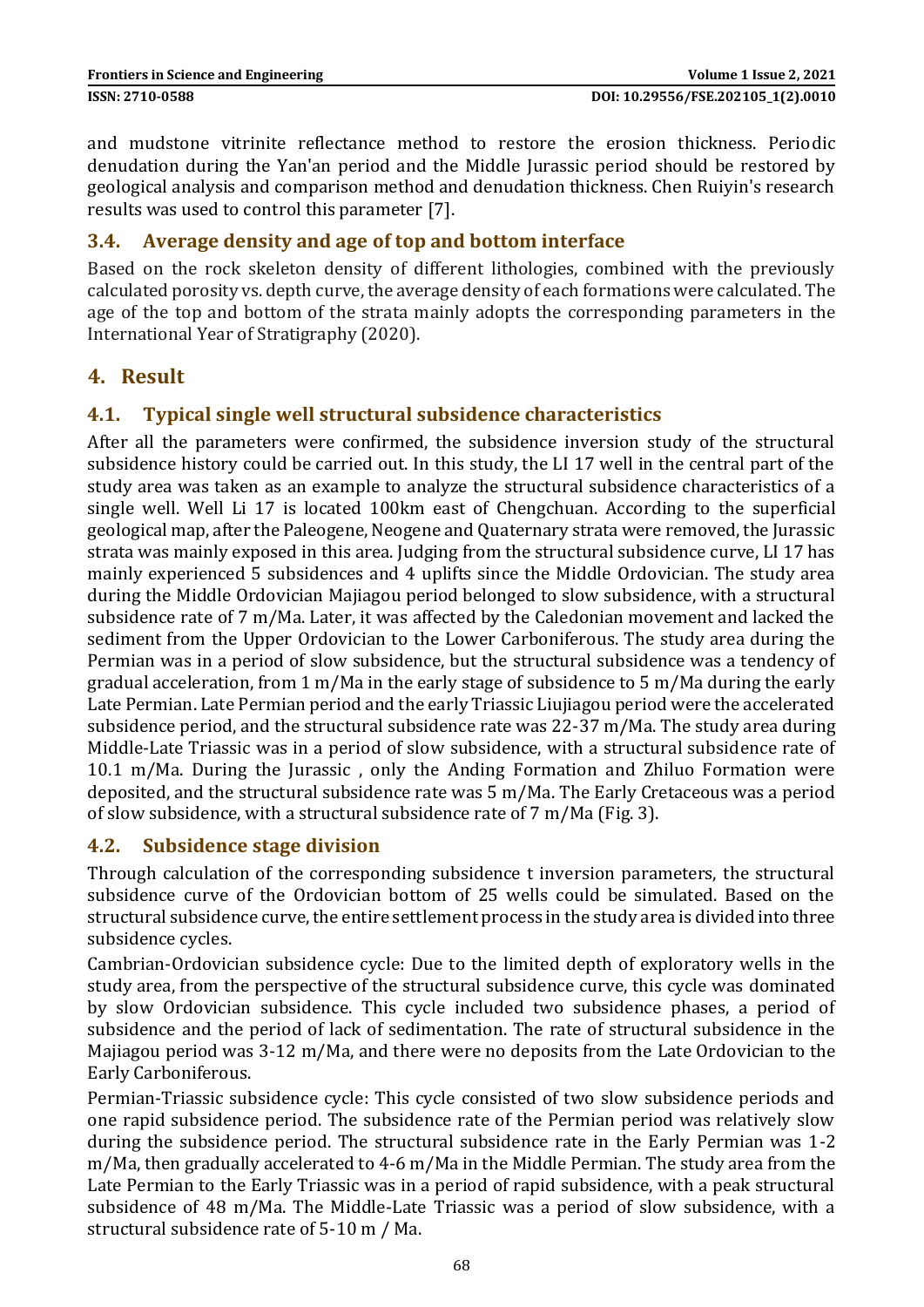#### **Frontiers in Science and Engineering Volume 1 Issue 2, 2021**

#### **ISSN: 2710-0588 DOI: 10.29556/FSE.202105\_1(2).0010**



Figure 3. The subsidence's characteristic curve of LI 17